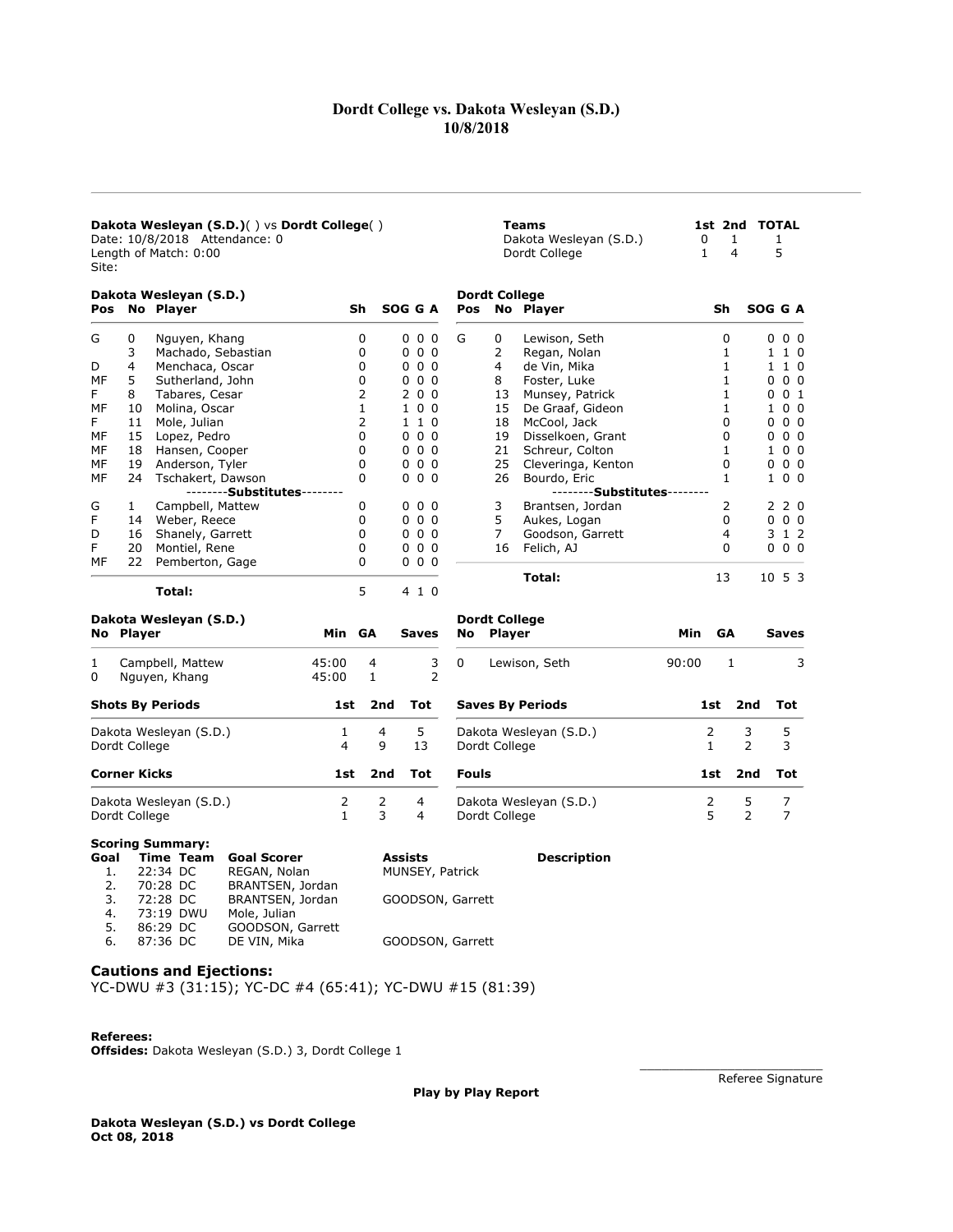|              |                           |                                                           | <b>DWU Starters</b>                                                                                                                                                                                        |                 |                                                                                      | <b>DC Starters</b>                                                                                                                                                                                    |                 |                         |
|--------------|---------------------------|-----------------------------------------------------------|------------------------------------------------------------------------------------------------------------------------------------------------------------------------------------------------------------|-----------------|--------------------------------------------------------------------------------------|-------------------------------------------------------------------------------------------------------------------------------------------------------------------------------------------------------|-----------------|-------------------------|
|              |                           | ##                                                        | Name                                                                                                                                                                                                       | <b>Position</b> | ##                                                                                   | Name                                                                                                                                                                                                  | <b>Position</b> |                         |
|              |                           | 0<br>3<br>4<br>5<br>8<br>10<br>11<br>15<br>18<br>19<br>24 | Khang Nguyen<br>Sebastian Machado<br>Oscar Menchaca<br>John Sutherland<br><b>Cesar Tabares</b><br>Oscar Molina<br>Julian Mole<br>Pedro Lopez<br>Cooper Hansen<br><b>Tyler Anderson</b><br>Dawson Tschakert | G               | 0<br>$\overline{2}$<br>$\overline{4}$<br>8<br>13<br>15<br>18<br>19<br>21<br>25<br>26 | Seth LEWISON<br>Nolan REGAN<br>Mika DE VIN<br>Luke FOSTER<br><b>Patrick MUNSEY</b><br>Gideon DE GRAAF<br>Jack MCCOOL<br>Grant DISSELKOEN<br><b>Colton SCHREUR</b><br>Kenton CLEVERINGA<br>Eric BOURDO | G               |                         |
| <b>Clock</b> |                           |                                                           |                                                                                                                                                                                                            |                 | <b>1st Period</b><br>Play By Play                                                    |                                                                                                                                                                                                       |                 | <b>Score</b><br>$(V-H)$ |
| 01:17        | Foul on TEAM (DC)         |                                                           |                                                                                                                                                                                                            |                 |                                                                                      |                                                                                                                                                                                                       |                 |                         |
| 03:12        |                           |                                                           | Corner Kick by Colton SCHREUR (DC)                                                                                                                                                                         |                 |                                                                                      |                                                                                                                                                                                                       |                 |                         |
| 05:52        |                           |                                                           | Corner Kick by Oscar Molina (DWU)                                                                                                                                                                          |                 |                                                                                      |                                                                                                                                                                                                       |                 |                         |
| 06:08        |                           |                                                           | Shot Missed by Oscar Molina (DWU) SAVED by Seth LEWISON                                                                                                                                                    |                 |                                                                                      |                                                                                                                                                                                                       |                 |                         |
| 14:41        |                           |                                                           | Offside against TEAM (DWU)                                                                                                                                                                                 |                 |                                                                                      |                                                                                                                                                                                                       |                 |                         |
| 18:07        | Foul on TEAM (DC)         |                                                           |                                                                                                                                                                                                            |                 |                                                                                      |                                                                                                                                                                                                       |                 |                         |
| 19:29        | Foul on TEAM (DC)         |                                                           |                                                                                                                                                                                                            |                 |                                                                                      |                                                                                                                                                                                                       |                 |                         |
| 20:04        |                           |                                                           | Corner Kick by Oscar Molina (DWU)                                                                                                                                                                          |                 |                                                                                      |                                                                                                                                                                                                       |                 |                         |
| 22:34        |                           |                                                           | GOAL kicked in by Nolan REGAN (DC), Assist by Patrick MUNSEY                                                                                                                                               |                 |                                                                                      |                                                                                                                                                                                                       |                 | $(0-1)$                 |
| 24:41        |                           |                                                           | Foul on TEAM (DWU)                                                                                                                                                                                         |                 |                                                                                      |                                                                                                                                                                                                       |                 |                         |
| 25:25        |                           |                                                           | Shot Missed by Colton SCHREUR (DC) SAVED by Khang Nguyen                                                                                                                                                   |                 |                                                                                      |                                                                                                                                                                                                       |                 |                         |
| 26:13        |                           |                                                           | Shot Missed by Luke FOSTER (DC) goes WIDE                                                                                                                                                                  |                 |                                                                                      |                                                                                                                                                                                                       |                 |                         |
| 27:15        |                           |                                                           | Shot Missed by Eric BOURDO (DC) SAVED by Khang Nguyen                                                                                                                                                      |                 |                                                                                      |                                                                                                                                                                                                       |                 |                         |
| 28:45        |                           |                                                           | SUB: Jordan BRANTSEN in for Luke FOSTER                                                                                                                                                                    |                 |                                                                                      |                                                                                                                                                                                                       |                 |                         |
| 29:12        |                           |                                                           | Foul on TEAM (DWU)                                                                                                                                                                                         |                 |                                                                                      |                                                                                                                                                                                                       |                 |                         |
| 29:55        |                           |                                                           | SUB: Rene Montiel in for Oscar Molina                                                                                                                                                                      |                 |                                                                                      |                                                                                                                                                                                                       |                 |                         |
| 31:15        |                           |                                                           | Yellow Card on Sebastian Machado (DWU)                                                                                                                                                                     |                 |                                                                                      |                                                                                                                                                                                                       |                 |                         |
| 33:55        | Foul on TEAM (DC)         |                                                           |                                                                                                                                                                                                            |                 |                                                                                      |                                                                                                                                                                                                       |                 |                         |
| 36:39        |                           |                                                           | SUB: Gage Pemberton in for Dawson Tschakert                                                                                                                                                                |                 |                                                                                      |                                                                                                                                                                                                       |                 |                         |
| 36:58        | Foul on TEAM (DC)         |                                                           |                                                                                                                                                                                                            |                 |                                                                                      |                                                                                                                                                                                                       |                 |                         |
| 39:31        |                           |                                                           | SUB: Garrett GOODSON in for Jordan BRANTSEN                                                                                                                                                                |                 |                                                                                      |                                                                                                                                                                                                       |                 |                         |
| 40:48        |                           |                                                           | SUB: AJ FELICH in for Colton SCHREUR                                                                                                                                                                       |                 |                                                                                      |                                                                                                                                                                                                       |                 |                         |
| 40:48        |                           |                                                           | SUB: Logan AUKES in for Mika DE VIN                                                                                                                                                                        |                 |                                                                                      |                                                                                                                                                                                                       |                 |                         |
| 41:48        | Offside against TEAM (DC) |                                                           |                                                                                                                                                                                                            |                 |                                                                                      |                                                                                                                                                                                                       |                 |                         |

# End of 1st (DC 1 DWU 0)

|     | Shots                         | SOG | G | <b>AST</b> | CK. | РКМ               | PKA FL | YC 1 | RC | <b>BLK</b>   | GA             | <b>SV</b> |
|-----|-------------------------------|-----|---|------------|-----|-------------------|--------|------|----|--------------|----------------|-----------|
| DC. | DWU 1 1 0 0 2 0 0 2 1 0 0 1 2 |     |   |            |     | 3 1 1 1 0 0 5 0 0 |        |      |    | $\mathbf{0}$ | $\overline{0}$ |           |

## Play by Play Report

### Dakota Wesleyan (S.D.) vs Dordt College Oct 08, 2018

DWU Starters:Campbell, Anderson, Lopez, Menchaca, Montiel, Hansen, Shanely, Pemberton, Sutherland, Machado, Mole DC Starters: LEWISON, MCCOOL, MUNSEY, FOSTER, REGAN, DE GRAAF, DE VIN, BOURDO, DISSELKOEN, BRANTSEN, CLEVERINGA

| <b>Clock</b> | 2nd Period<br>Play By Play                                   | <b>Score</b><br>$(V-H)$ |
|--------------|--------------------------------------------------------------|-------------------------|
| 49:27        | Shot Missed by Gideon DE GRAAF (DC) SAVED by Mattew Campbell |                         |
| 52:25        | Shot Missed by Patrick MUNSEY (DC) goes WIDE                 |                         |
| 56:28        | Foul on TEAM (DWU)                                           |                         |
| 60:41        | Corner Kick by Mika DE VIN (DC)                              |                         |
| 65:02        | Shot Missed by Cesar Tabares (DWU) SAVED by Seth LEWISON     |                         |
| 65:41        | Yellow Card on Mika DE VIN (DC)                              |                         |
| 66:08        | Foul on TEAM (DWU)                                           |                         |
| 66:59        | Shot Missed by Garrett GOODSON (DC) SAVED by Mattew Campbell |                         |
| 67:13        | Foul on TEAM (DWU)                                           |                         |
| 68:07        | Shot Missed by Garrett GOODSON (DC) SAVED by Mattew Campbell |                         |
| 68:51        | Shot Missed by Julian Mole (DWU) goes HIGH                   |                         |